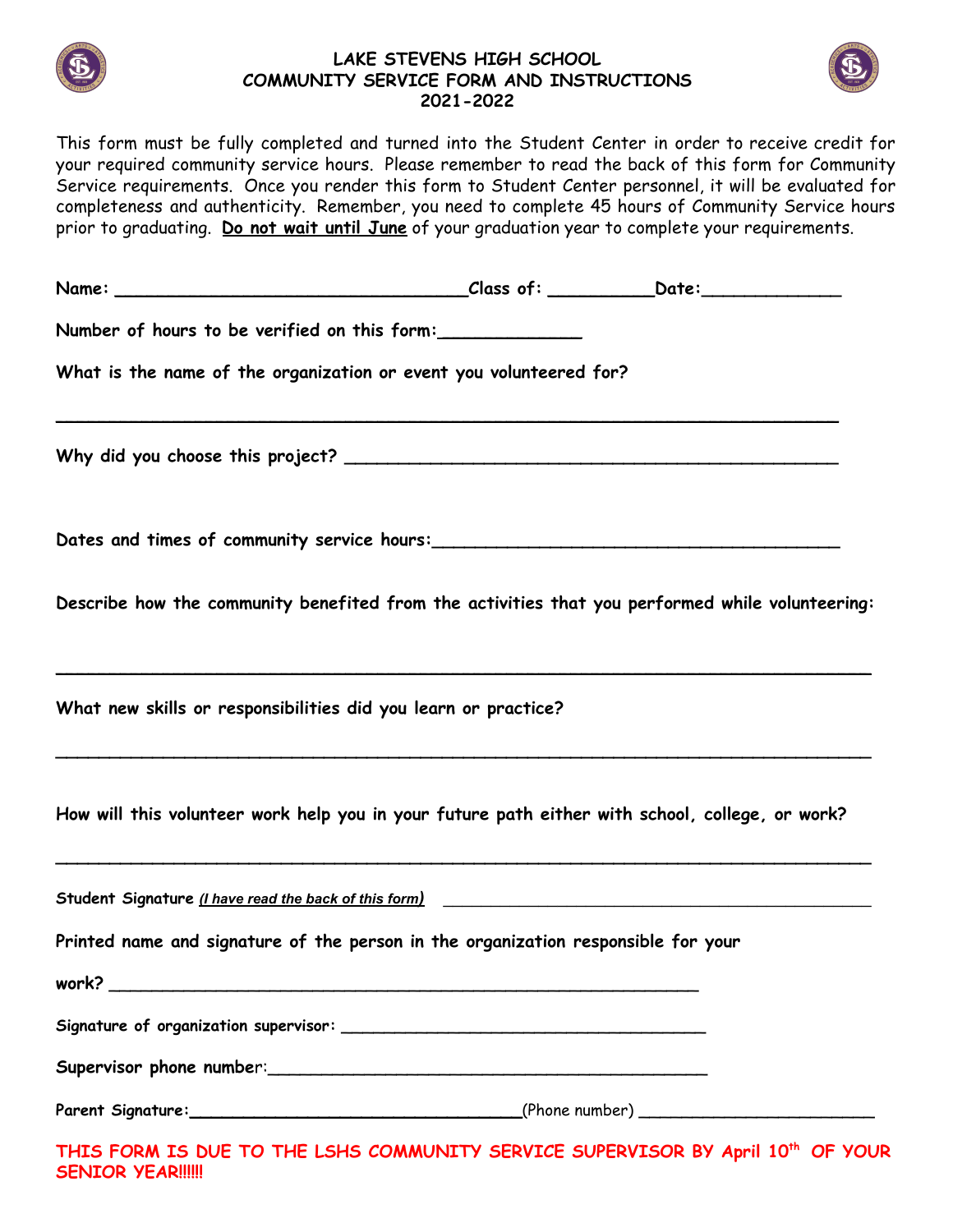# **What is community service?**

- Community Service is voluntary work intended to help people in a particular area. Students learn and develop service skills through active participation in organized activities designed to improve the quality of life of community members or to help solve particular problems related to their needs.
- Community service fosters civic responsibility by providing you with the opportunity to involve yourself in a variety of enriching, useful, and practical experiences which serve the school and community.
- Through community service, you can learn new skills, assume responsibilities, become aware of the needs of others, and learn the importance of unselfish serving and giving. Community service links you to the wider community and exposes you to people and situations outside your previous experiences.
- As a part of the Viking Experience, students are required to complete 45 hours of community service before graduation.
- When choosing a community service experience, ask yourself this question: "How does the community benefit from my volunteer time?"

### **COMMUNITY SERVICE SHOULD BE COMPLETED THROUGH A NON-PROFIT ORGANIZATION OR IF A FOR-PROFIT ORGANIZATION MUST BE PRE-APPROVED BEFORE BEGINNING!**

The following criteria describe community service hours that are accepted at Lake Stevens High School:

- Must be completed with a recognized non-profit organization and/or an organized event or if with a for-profit organization, must be **PRE-Approved** *(See instructions below)\*\**
- Credit may begin the l**ast day of 9th grade** for incoming sophomore students
- Must be volunteer work only
- Cannot be used for class requirements including leadership points and extra credit
- **● Cannot be completed for relatives or friends**
- Cannot be used for court required community service
- Student MUST dress appropriately and follow ALL school rules while serving community service.

Examples of **acceptable** community service hours:

- Any Non-Profit organization
- Working at an animal shelter
- Tutoring students as organized by LSHS or a specified organization, volunteering for a sports organization such as LSJAA
- Through a school club, joining a community service project such as the Walk-A-Thon for the March of Dimes
- Volunteering at any community outreach program, such as Goodwill, United Way, Boys and Girls Club, YMCA, LS Food Bank, etc

#### **For profit organizations**

Students will be permitted to serve community service with for-profit organizations on a case-by-case basis, you will need to turn in a "pre-approval" form" to Mrs. Hopkins for review in the Learning Commons / Library.

#### \* Examples of **acceptable For-Profit** organizations that do **NOT** require pre-approval:

| <b>Room</b><br>Nursing homes/adult family assisted | $\overline{u}$ | <b>Room</b> | $\overline{m}$ |
|----------------------------------------------------|----------------|-------------|----------------|
| homes                                              | Hospital       | <b>YMCA</b> | Museums        |

#### Examples of **For-Profit** community service hours that require **pre-approval**:

**Must be associated with a potential Career Pathway~ Does this relate directly to your future career choice?**

| Auto Repair Garage | Real Estate Office | Working with teachers ( <i>i.e.</i> set up | Nursing home/assisted Living Facility                |
|--------------------|--------------------|--------------------------------------------|------------------------------------------------------|
|                    |                    | classrooms, bulletin boards, etc.)         | (dependent on type of work you will perform)         |
| Day Care Center    | Book store         | Any type of "business office"              | <b>Exercía Physical therapy/chiropractic offices</b> |

\*\*To obtain pre-approval of community service hours, for a profit-making business, you must fill out a Community Service Pre-Approval form and submit to Mrs. Hopkins, who will submit for review. If approved, you will receive your form back with notification of approval.

Examples of **unacceptable** community service hours:

- Working for your neighbors such as babysitting, yard work; tutoring your friend's brother (unless you are involved with an organization)
- Fundraising that benefits school club, sport activity, organization, or church for personal use, such as fundraising for a band trip to Disneyland, or a church trip to Wild Waves
- Participating in leadership class projects